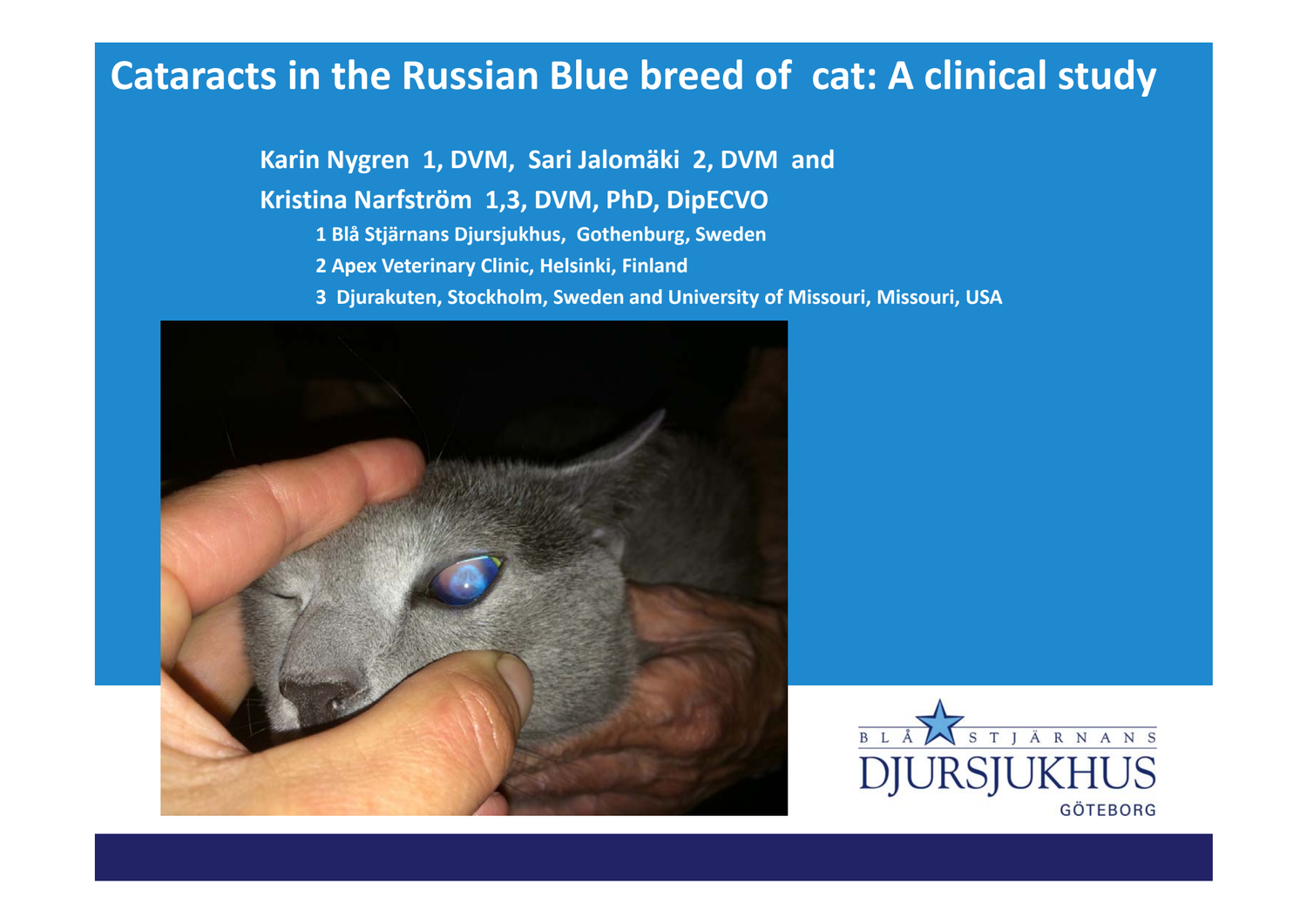### **Introduction**

- Dr Sari Jalomäki reported having observed cases of cataracts in the feline Russian Blue breed in Finland 2010
- Small breed; about 3000 cats in Scandinavia
- **The present study was initiated** 2014 in collaboration with breed clubs mainly in Sweden, with the purpose to clinically describe the presumed inherited form of cataracts in the breed and to collect DNA samples for future molecular genetic studies



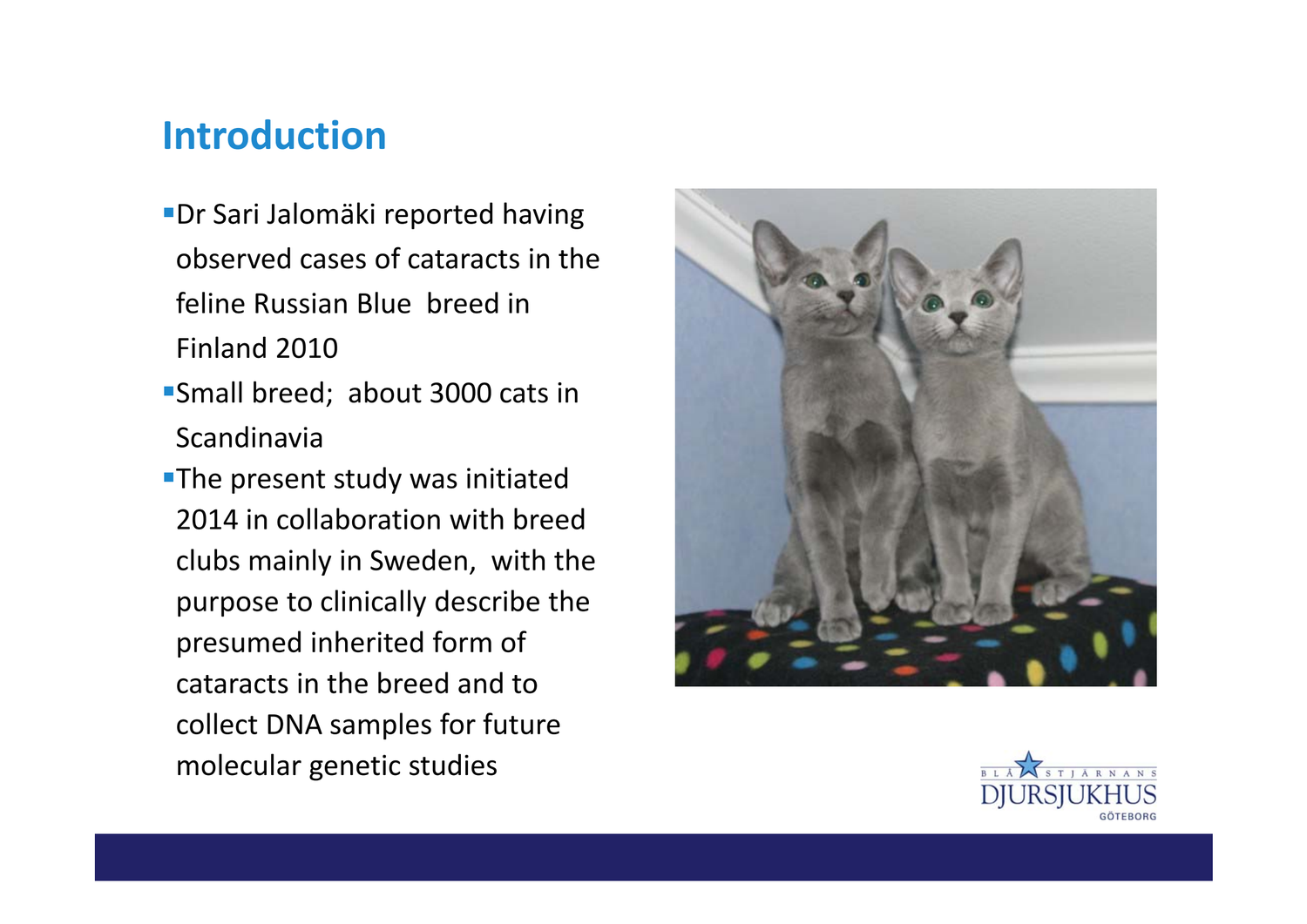## **Materials and methods**

- 66 cats studied (37 female, 29 male)
- Age between 3 month and 14 years
- **All cats examined by Dr. Kristina** Narfström during a 10‐month period
- Evaluation of vision, PLR's, dazzleand menace responces  $\rightarrow$  dilatation of the pupils with 0,5% tropicamide,  $\rightarrow$  indirect ophthalmoscopy and slitlamp biomicroscopy
- Buccal swabs, using 4-6 sterile cottonswabs for DNA extraction, were collected from 17 cats affected with cataracts and from 14 nonaffected cats > age 7 years



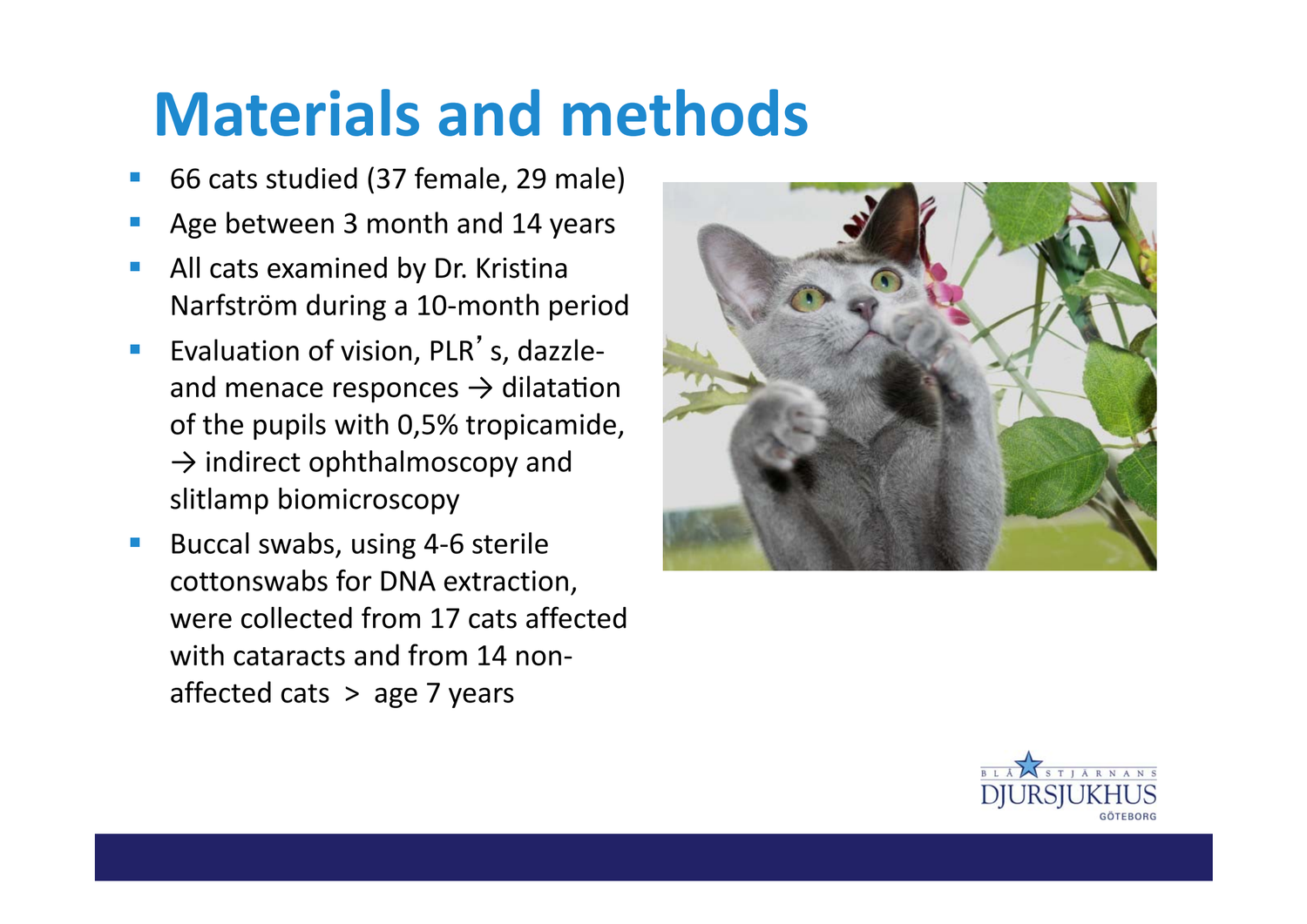### **Results**

#### **Most common form**

**Small triangular opacity at the** border of the posterior nucleus and the anterior part of the posterior cortex (arrow)



#### **Less common, extended form**

**IDED** Involvement of the entire nucleus and parts of, or the entire anterior and posterior cortex



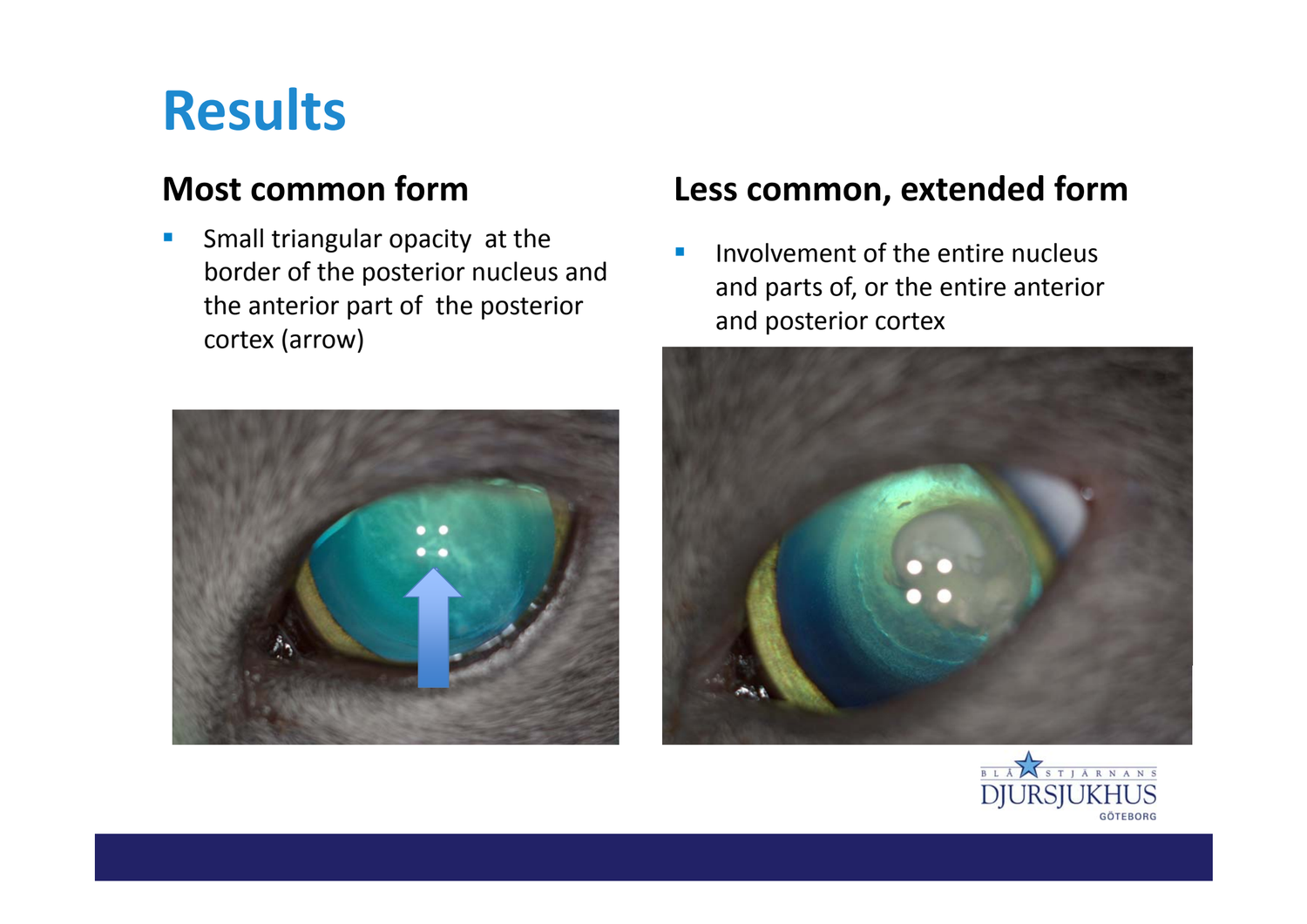### $Results$

- Out of 66 examined cats 22 were affected with cataracts
- ‐16 had the small, typical form ‐6 had extended forms

| <b>Median age</b> | Mean age(year) |
|-------------------|----------------|
| - Normal 4        | 4.2            |
| - Cataract 2.5    | 3.8            |

- Both genders equally affected
- Other ophthalmic findings
- ‐ 2 cases with retinopathy
- ‐ 1 anterior suture‐line cataract
- ‐ 1 anterior cortikal cataract
- ‐ 1 vitreus prolaps

| Age       | <b>Normal</b>           | Cataract (<br>gender) | <b>Typical</b><br>form | <b>Extended</b><br>form | <b>Other</b><br>findings |
|-----------|-------------------------|-----------------------|------------------------|-------------------------|--------------------------|
| <4month   | $\overline{9}$          |                       |                        |                         |                          |
| 6-12month | $\overline{2}$          | 2(2M)                 | $\mathbf 1$            | $\mathbf{1}$            |                          |
| 1 year    | $\mathbf 1$             | 2(1F, 1M)             | $\mathbf 2$            |                         |                          |
| 2 year    | $\overline{\mathbf{4}}$ | 7 (3F, 4M)            | 5                      | $\overline{2}$          | $\mathbf 1$              |
| 3 year    | $\overline{2}$          | 2(2F)                 | $\overline{2}$         |                         | $\mathbf 1$              |
| 4 year    | $\overline{4}$          | 1(F)                  | $\mathbf{1}$           |                         | $\mathbf 1$              |
| 5 year    | $\overline{2}$          | 2(2F)                 | $\mathbf 2$            |                         |                          |
| 6 year    | $\overline{\mathbf{3}}$ | 3(1F, 2M)             | $\mathbf 1$            | $\overline{2}$          |                          |
| 7 year    | 6                       | 1(F)                  | $\mathbf 1$            |                         |                          |
| 8 year    | $\overline{2}$          |                       |                        |                         |                          |
| 9 year    | $\mathbf 1$             |                       |                        |                         | $\mathbf 1$              |
| 10 year   | $\mathbf{1}$            | 1(F)                  |                        | $\mathbf{1}$            |                          |
| 11 year   | $\mathbf{1}$            | 1(F)                  | $\mathbf 1$            |                         | $\mathbf 1$              |
| 14 year   | $\mathbf{1}$            |                       |                        |                         |                          |
|           | 39                      | 22 (13F, 9M)          | 16                     | 6                       | 5                        |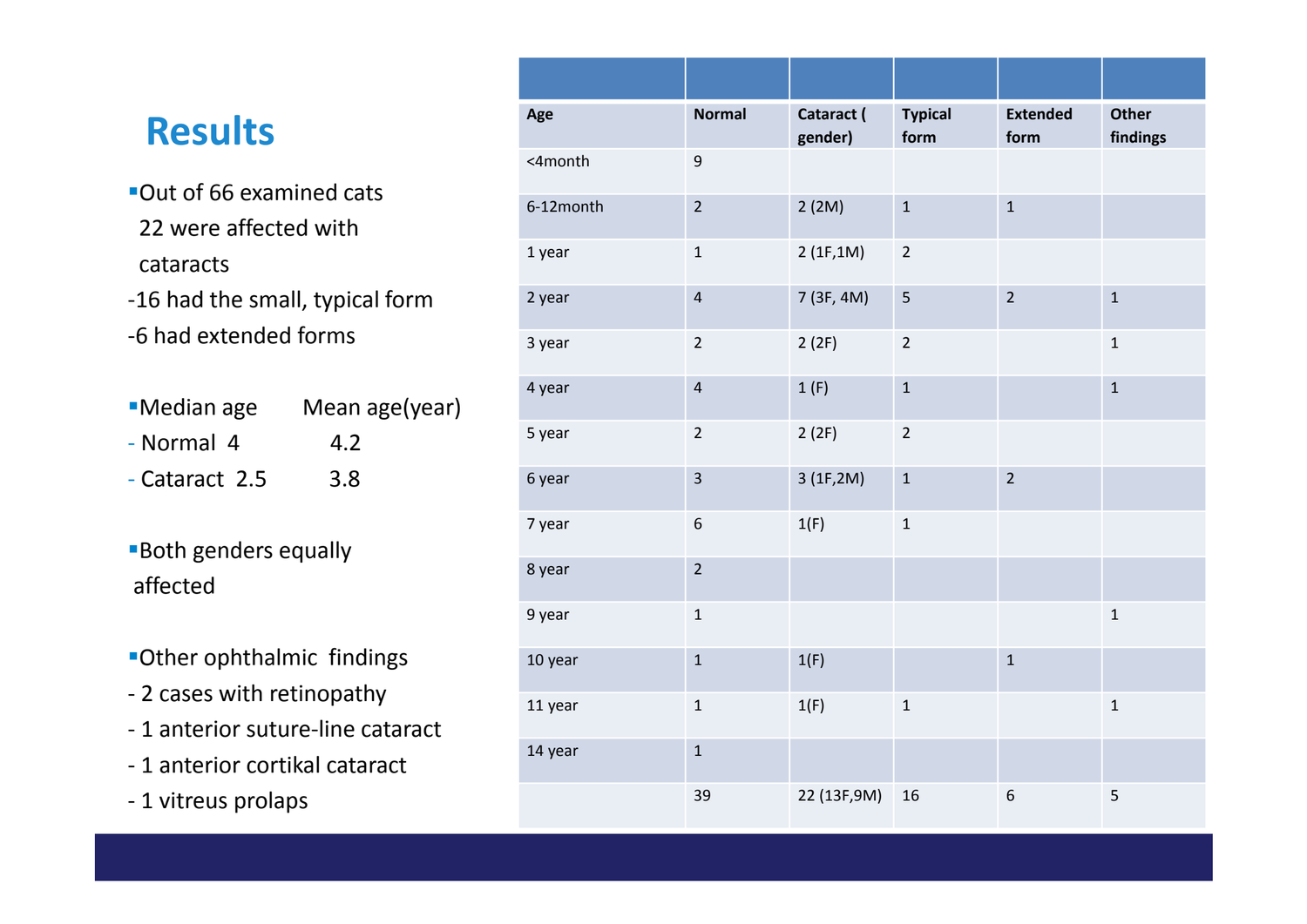#### **Pedigree analyses**

#### Cataracts in the Russian Elue breed of cat

- Mating between two unaffected produce affected offspring in two different matings
- Mating between two affected produce affected offspring
- Both genders affected
- This supports an autosomal recessive mode of inheritance



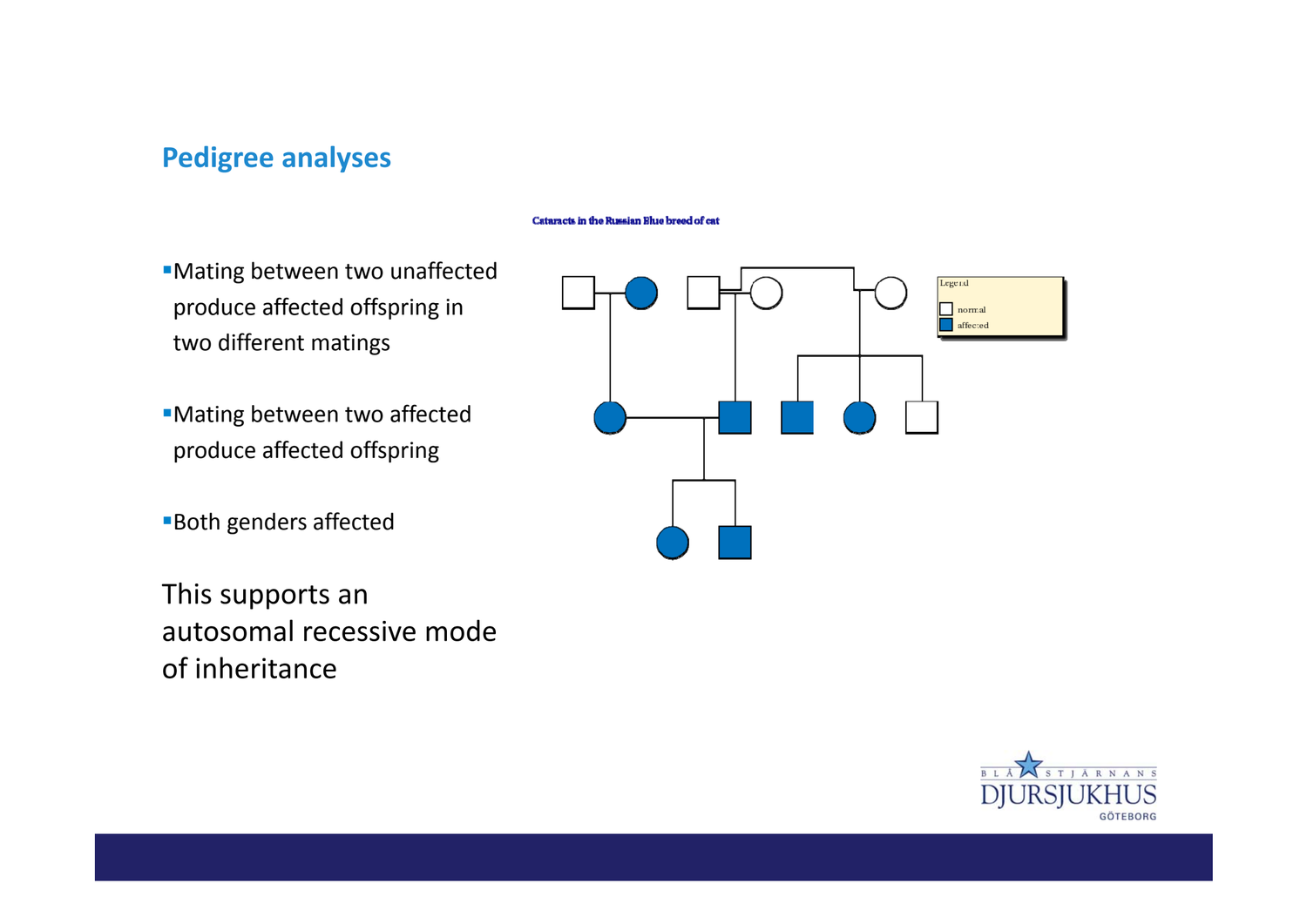## **Discussion**

- Very few and old(1974-1986) publications of cataracts in cats
- **The localisation of the cataract in** the perinuclear posterior cortex suggests a young age of initiation
- **Only 3 cases have been followed** for 1‐3 years with no notable progression
- **Mode of progression needs to be** further investigated.
- **Relationship between the** different forms is uncertain



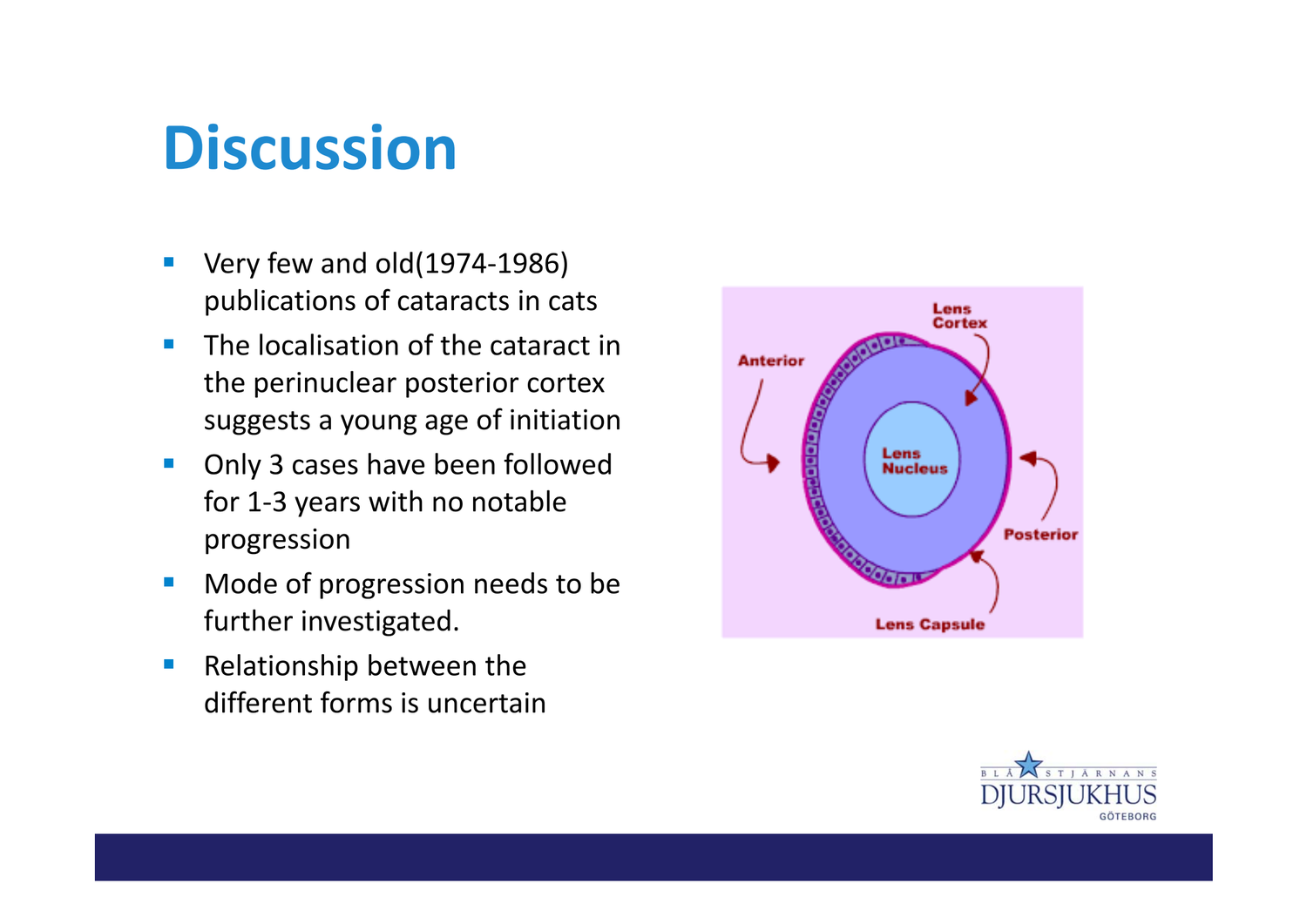# **Conclusions**

- The Russian Blue cat breed is affected by a hereditary type of primary cataract
- **Pedigree analyses indicates an** autosomal recessive mode of inheritance
- **The prevalance is high and** appears to affect both genders equally
- **The cataract appears to be early** onset



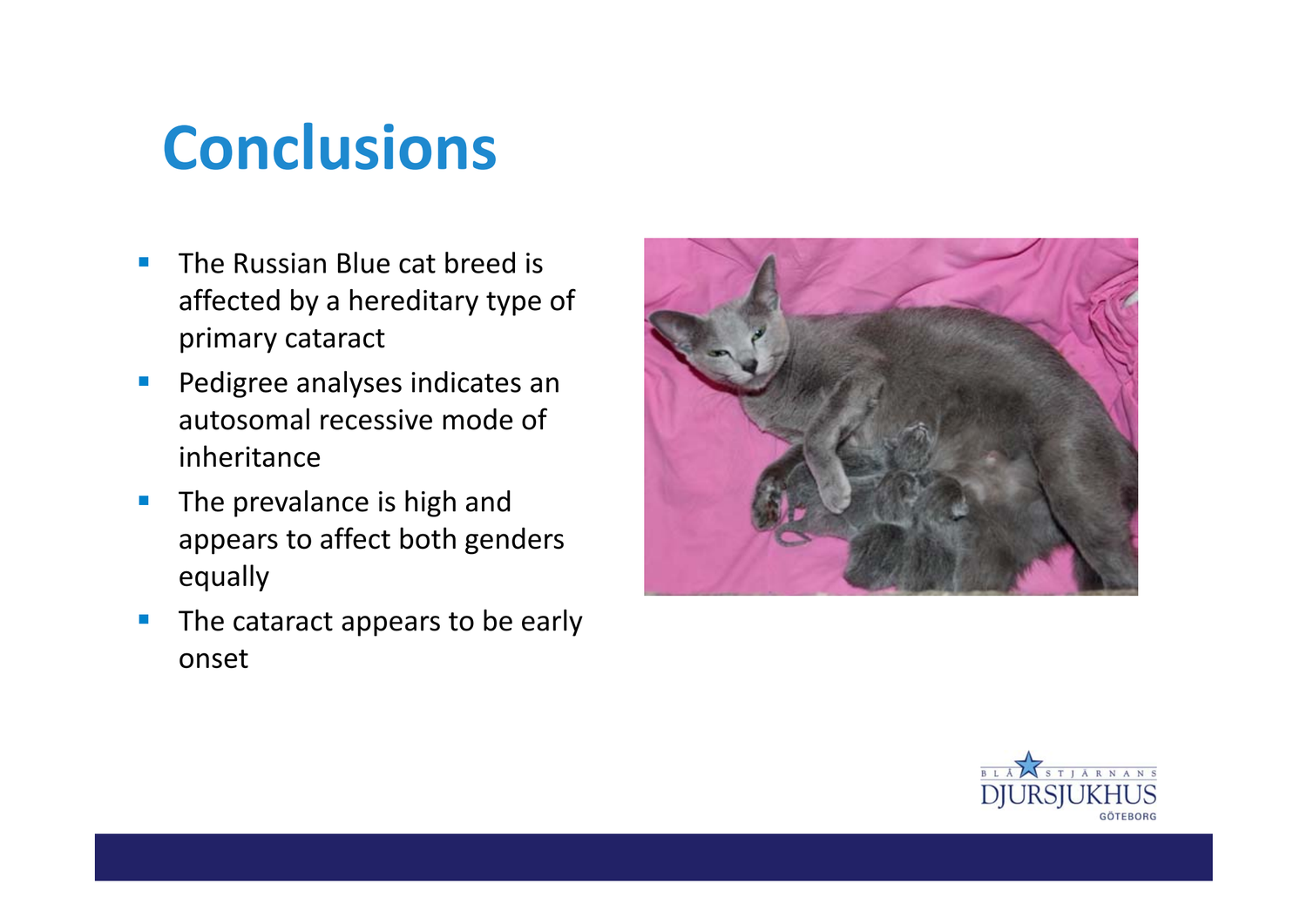### **Further studies**

- **Further studies are needed in** order to clarify the exact time of onset, the mode of progression and if there is a relationship between the different forms of cataract in the breed
- **Nolecular studies are in progress** e.g. GWAS; genome wide analysis study, to find the mutation
- $\blacksquare$  The goal is to develop a genetic test for the mutation